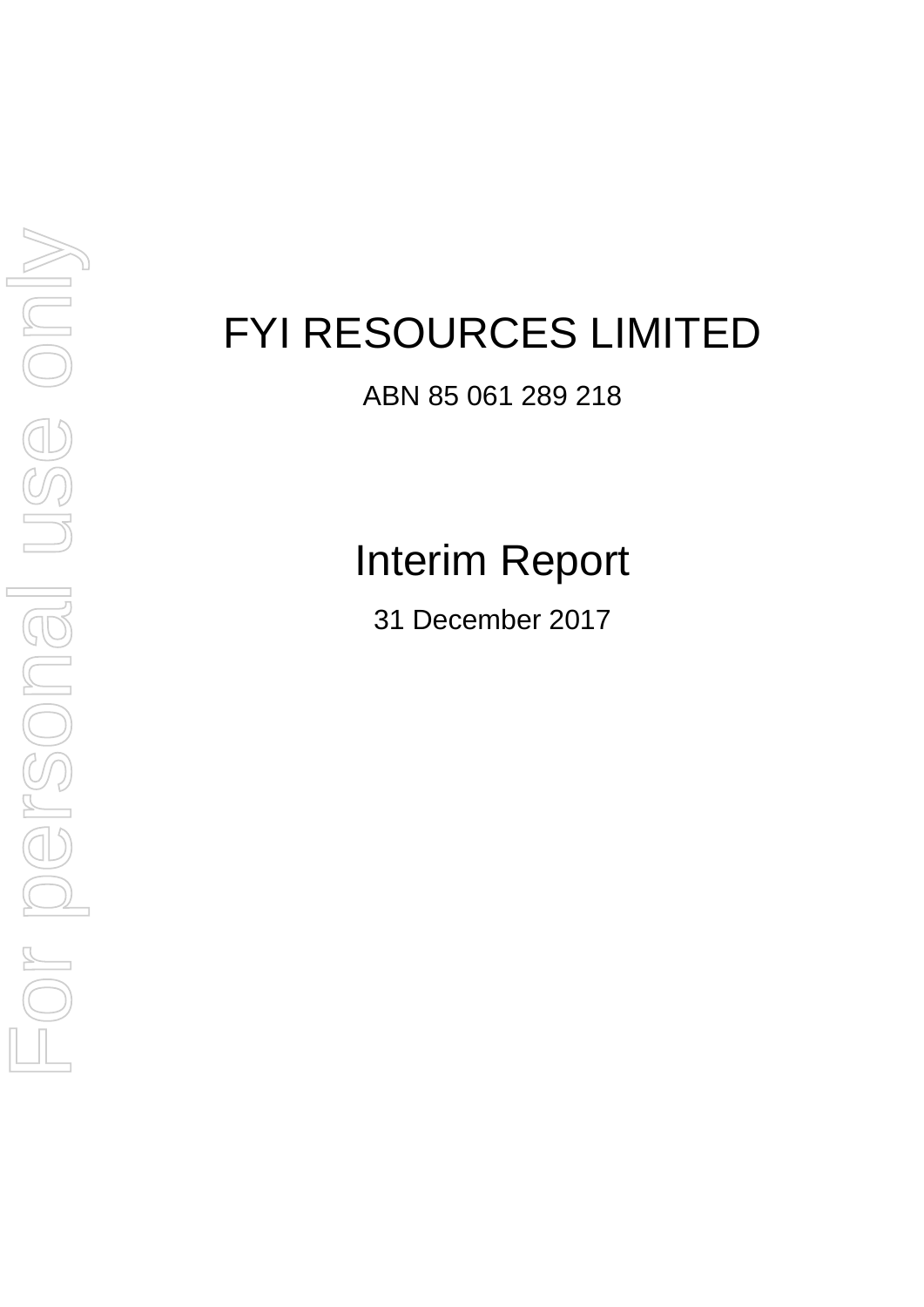# **FYI RESOURCES LIMITED 31 DECEMBER 2017**

# **Table of Contents**

|                                                    | Page<br><b>Number</b> |
|----------------------------------------------------|-----------------------|
|                                                    | $\mathbf{2}$          |
|                                                    | 3                     |
| <b>Condensed Statement of Comprehensive Income</b> | 4                     |
| Condensed Statement of Financial Position          | 5                     |
| Condensed Statement of Changes in Equity           | 6                     |
| Condensed Statement of Cash Flows                  | 7                     |
| Notes to the Condensed Financial Statements        | 8                     |
|                                                    | 14                    |
| Auditor's Independence Declaration                 | 15                    |
| Independent Auditor's Review Report                | 16                    |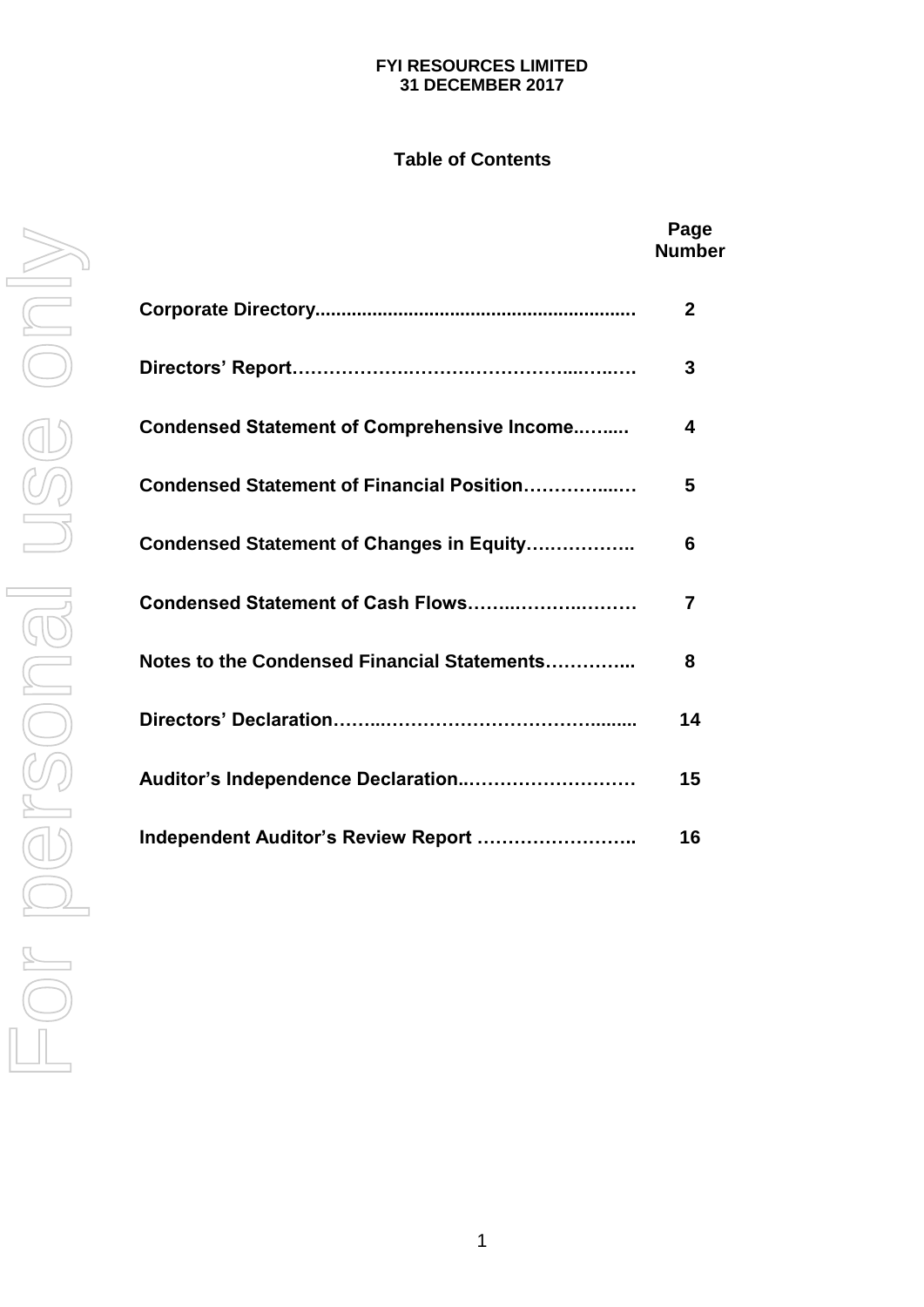# **FYI RESOURCES LIMITED 31 DECEMBER 2017**

# **CORPORATE DIRECTORY**

# *DIRECTORS*

Mr Edmund Babington – Non-Executive Chairman Mr David Sargeant – Non-Executive Director Mr Adrian Jessup – Non-Executive Director

Mr Roland Hill – Managing Director

# *COMPANY SECRETARY*

Phillip MacLeod

# *REGISTERED and PRINCIPAL OFFICE*

53 Canning Highway Victoria Park 6100 Western Australia

| <b>Phone</b> | +61 (0)8 9361-3100      |
|--------------|-------------------------|
| Facsimile    | +61 (0)8 9361-3184      |
| Website      | www.fyiresources.com.au |
| ABN          | 85 061 289 218          |

# *SHARE REGISTRY*

Security Transfer Australia Pty Ltd 770 Canning Highway Applecross 6153 Western Australia

# *AUDITOR*

HLB Mann Judd (WA) Partnership Level 4 130 Stirling Street Perth 6000 Western Australia

# *SECURITIES EXCHANGE LISTING*

The Company is listed on ASX Limited. Home Exchange Perth ASX Code: FYI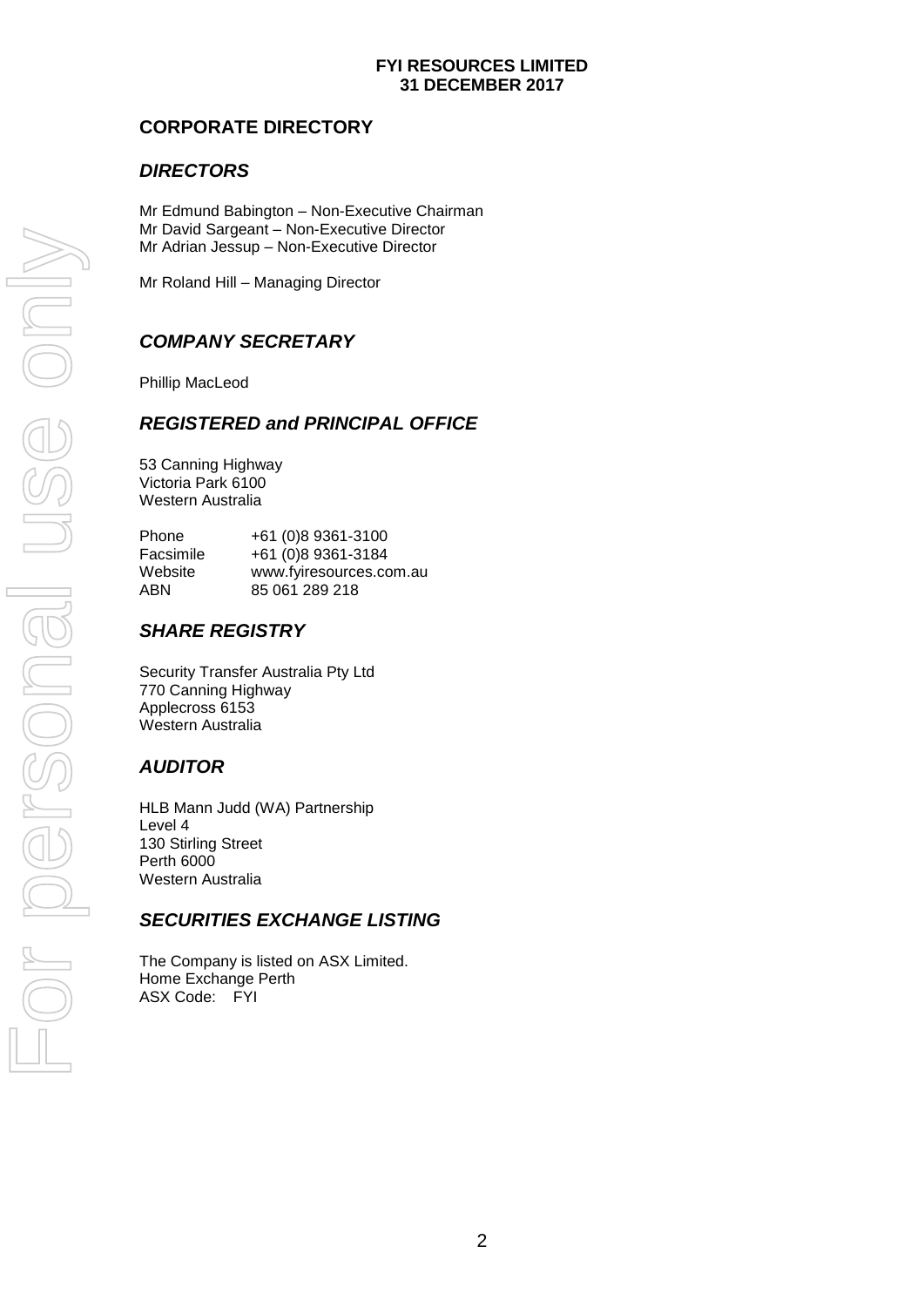# **FYI RESOURCES LIMITED DIRECTORS' REPORT FOR THE HALF-YEAR ENDED 31 DECEMBER 2017**

## **Directors' Report**

Your directors submit their report on FYI Resources Limited ("the Company") and its controlled entities ("the Group") for the half-year ended 31 December 2017. In order to comply with the provisions of the Corporations Act 2001, the directors report as follows:

#### **Directors**

The directors of the Company at any time during or since the end of the half-year are:

Edmund Babington Roland Hill David Sargeant Adrian Jessup

## **Review of Operations and Exploration Activities**

The Group's loss for the half-year ended 31 December 2017 was \$455,246 (2016: \$573,307).

During the period the principal activities of the Company consisted of mineral exploration and evaluation in Australia and southeast Asia.

#### **Dividends**

No dividends have been paid during the period and no dividends have been recommended by the directors.

#### **Events subsequent to reporting date**

On 19 February 2018, the company issued 714,286 shares at 7 cents raising \$50,000.

On 20 February 2018, the company issued 12,500,000 shares at 8.1 cents as tranche 2 of the consideration for the purchase of Kokardine Kaolin Pty Ltd.

On 20 February 2018, the company issued 420,000 shares at 12 cents to Capstone Capital Pty Ltd, an associate of Director Roland Hill, in lieu of \$50,400 payable for outstanding fees.

On 22 February 2018, the company issued 11,475,519 shares at 8 cents raising \$918,042.

Other than this, no matter or circumstance has arisen, since the end of the financial half-year, which significantly affected, or may significantly affect, the operations of the Group, the results of those operations, or the state of affairs of the Group in the subsequent financial half-year.

#### **Auditor's Independence Declaration**

Section 307C of the Corporations Act 2001 requires our auditors, HLB Mann Judd, to provide the directors of the Company with an Independence Declaration in relation to the review of the interim financial report. This written Auditor's Independence Declaration is set out on page 15 and forms part of this Directors' Report for the half-year ended 31 December 2017.

This report is signed in accordance with a resolution of the Board of Directors made pursuant to s306(3) of the Corporations Act 2001.

**Roland Hill Managing Director** Perth, 14<sup>th</sup> March 2018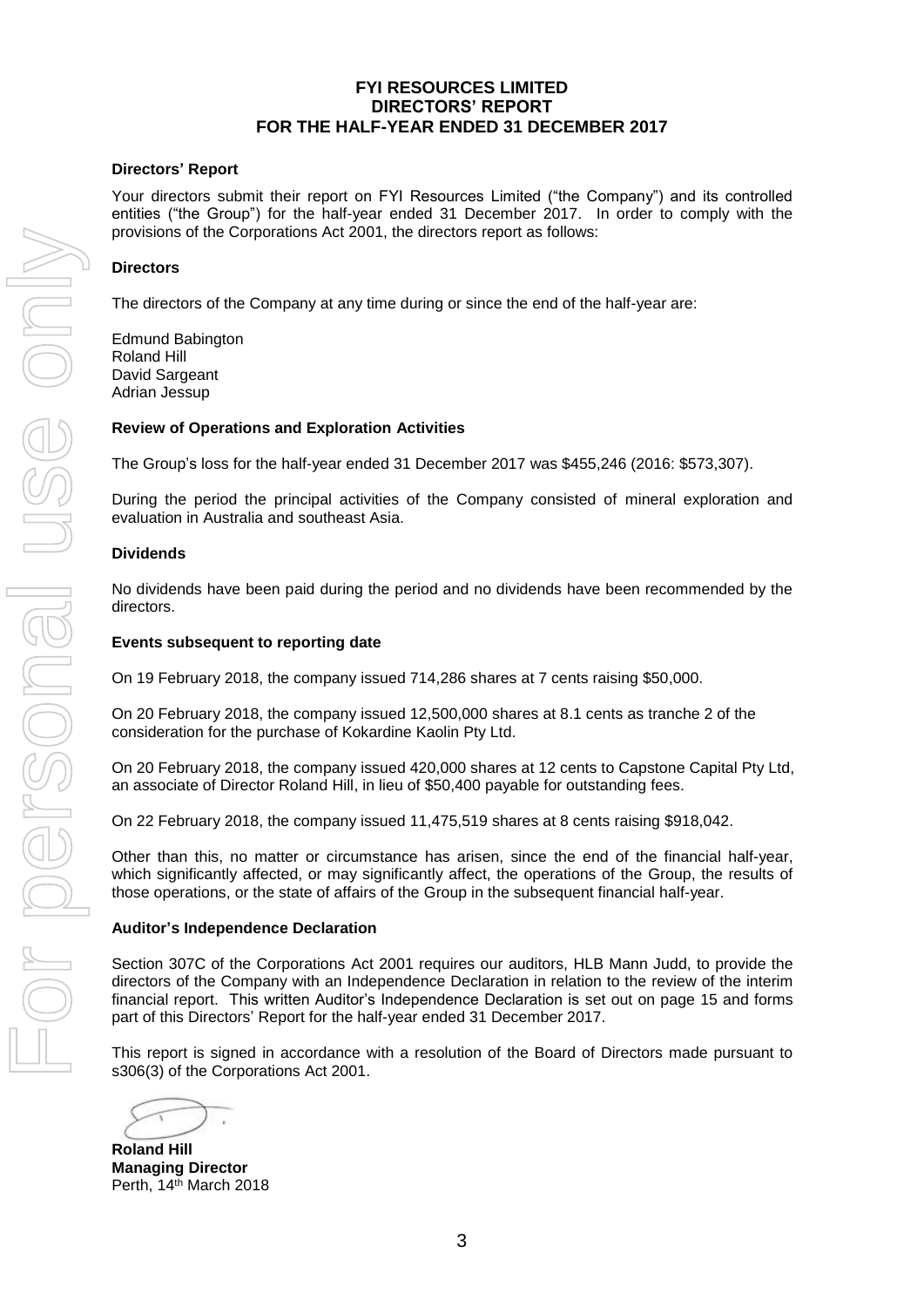# **CONDENSED STATEMENT OF COMPREHENSIVE INCOME FOR THE HALF-YEAR ENDED 31 DECEMBER 2017**

|   |                                                                                            |             | <b>Consolidated</b>             |                                      |
|---|--------------------------------------------------------------------------------------------|-------------|---------------------------------|--------------------------------------|
|   |                                                                                            | <b>Note</b> | 6 months<br>ended<br>31/12/2017 | 6 months<br>ended<br>31/12/2016<br>S |
|   | <b>Continuing Operations</b>                                                               |             |                                 |                                      |
|   | Interest income                                                                            |             | 1,385                           | 4,351                                |
|   | <b>Exploration expense</b>                                                                 |             | (182, 761)                      | (326, 505)                           |
|   | <b>ASX</b> fees                                                                            |             | (17, 172)                       | (18,068)                             |
|   | Share based payments                                                                       |             |                                 | (34, 816)                            |
|   | Accounting and audit fees                                                                  |             | (61,004)                        | (33, 325)                            |
|   | Other administration expenses                                                              |             | (25, 534)                       | (12, 157)                            |
|   | Directors fees                                                                             |             | (131, 400)                      | (130, 688)                           |
|   | Share registry expenses                                                                    |             | (4,687)                         | (3,265)                              |
|   | Rent                                                                                       |             | (3, 227)                        | (3,244)                              |
|   | Consulting fees<br>Impairment of loan                                                      |             | (30, 846)                       | (15, 590)                            |
|   | Loss before income tax expense<br>Income tax benefit                                       |             | (455, 246)                      | (573, 307)                           |
|   | Net loss for the year                                                                      |             | (455, 246)                      | (573, 307)                           |
|   | Other comprehensive income, net of tax<br>Items that may be reclassified to profit or loss |             |                                 |                                      |
|   | Exchange differences from translation of foreign operations                                |             | (1,737)                         | 406                                  |
|   | Other comprehensive income                                                                 |             | (1,737)                         | 406                                  |
|   | <b>Total comprehensive loss</b>                                                            |             | (456, 983)                      | (572, 901)                           |
|   | Loss for the period is attributable to:                                                    |             |                                 |                                      |
|   | <b>Owners of FYI Resources Ltd</b>                                                         |             | (416, 233)                      | (540, 406)                           |
|   | <b>Non-controlling interests</b>                                                           |             | (39, 013)                       | (32, 901)                            |
| J |                                                                                            |             | (455, 246)                      | (573, 307)                           |
|   | Total comprehensive loss for the period is attributable to:                                |             |                                 |                                      |
|   | <b>Owners of FYI Resources Ltd</b>                                                         |             | (417, 970)                      | (540,000)                            |
|   | <b>Non-controlling interests</b>                                                           |             | (39, 013)                       | (32, 901)                            |
|   |                                                                                            |             | (456, 983)                      | (572, 901)                           |
|   | Basic and diluted loss per share (cents per share)                                         | 10          | (0.42)                          | (0.61)                               |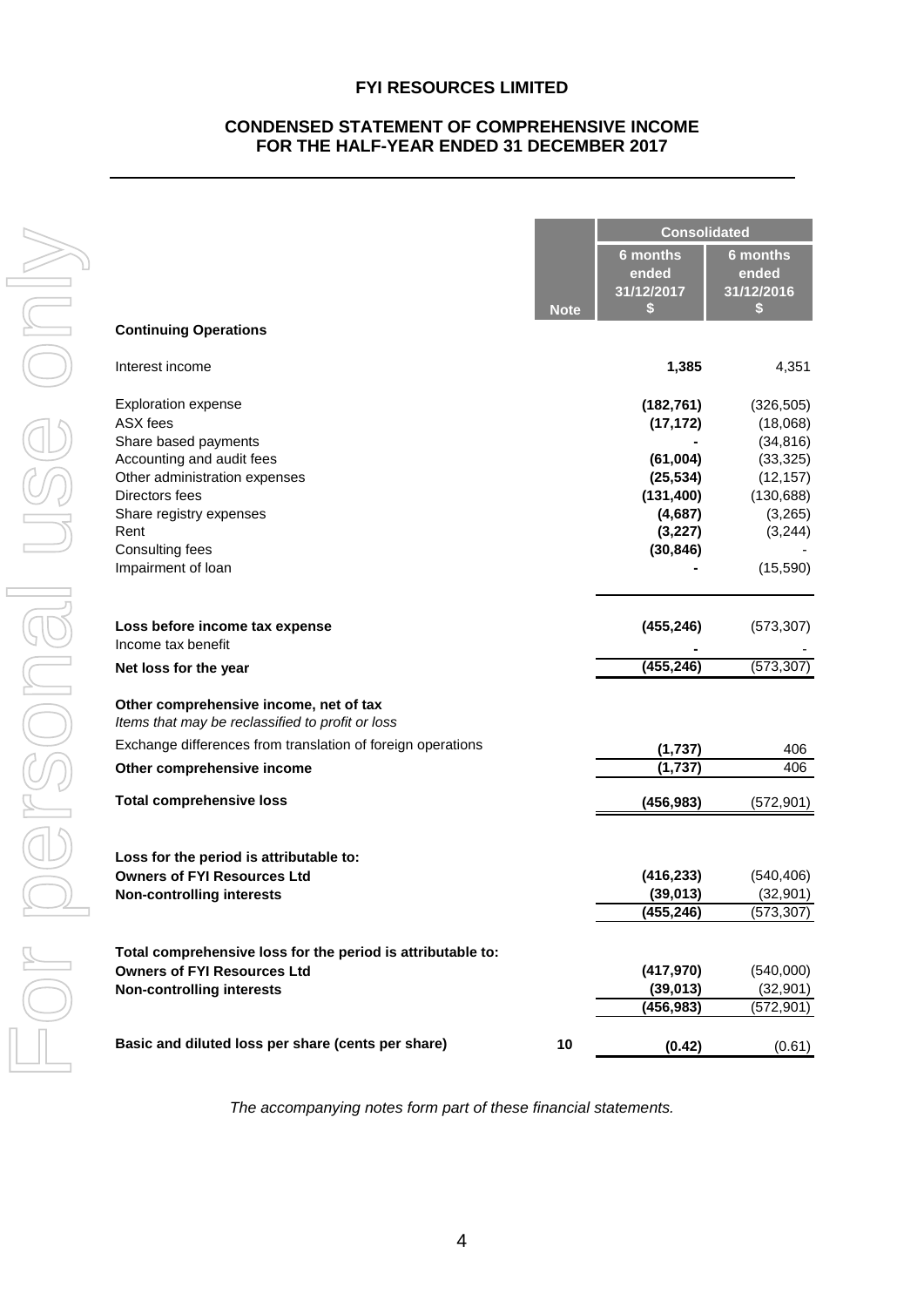## **CONDENSED STATEMENT OF FINANCIAL POSITION AS AT 31 DECEMBER 2017**

|                                                          |             | <b>Consolidated</b>         |                             |  |
|----------------------------------------------------------|-------------|-----------------------------|-----------------------------|--|
|                                                          |             | 31/12/2017                  | 30/06/2017                  |  |
|                                                          | <b>Note</b> | \$                          | S                           |  |
| <b>CURRENT ASSETS</b>                                    |             |                             |                             |  |
| Cash and cash equivalents<br>Trade and other receivables |             | 887,637                     | 238,145                     |  |
| <b>Total Current Assets</b>                              |             | 66,121<br>953,758           | 110,110<br>348,255          |  |
|                                                          |             |                             |                             |  |
| <b>NON-CURRENT ASSETS</b>                                |             |                             |                             |  |
| Exploration and evaluation expenditure                   | 7           | 4,873,561                   |                             |  |
| <b>Total Non-Current Assets</b>                          |             | 4,873,561                   |                             |  |
|                                                          |             |                             |                             |  |
| <b>TOTAL ASSETS</b>                                      |             | 5,827,319                   | 348,255                     |  |
| <b>CURRENT LIABILITIES</b>                               |             |                             |                             |  |
| Trade and other payables                                 |             | 585,843                     | 549,437                     |  |
| <b>Total Current Liabilities</b>                         |             | 585,843                     | 549,437                     |  |
|                                                          |             |                             |                             |  |
| <b>NON-CURRENT LIABLILITIES</b>                          |             |                             |                             |  |
| Deferred tax liabilities                                 |             | 1,340,229                   |                             |  |
| <b>Total Non-Current Liabilities</b>                     |             | 1,340,229                   |                             |  |
| <b>TOTAL LIABILITIES</b>                                 |             | 1,926,072                   | 549,437                     |  |
|                                                          |             |                             |                             |  |
| <b>NET ASSETS / (LIABILITIES)</b>                        |             | 3,901,247                   | (201, 182)                  |  |
|                                                          |             |                             |                             |  |
| <b>EQUITY</b>                                            |             |                             |                             |  |
| <b>Issued capital</b><br>Reserves                        | 8           | 32,020,915                  | 29,309,935                  |  |
| <b>Accumulated losses</b>                                |             | 3,220,959<br>(31, 124, 829) | 1,374,264<br>(30, 708, 596) |  |
| Equity attributable to owners of the parent              |             | 4,117,045                   | (24, 397)                   |  |
| Non-controlling interests                                |             | (215, 798)                  | (176, 785)                  |  |
|                                                          |             |                             |                             |  |
| <b>TOTAL EQUITY / (DEFICIENCY)</b>                       |             | 3,901,247                   | (201, 182)                  |  |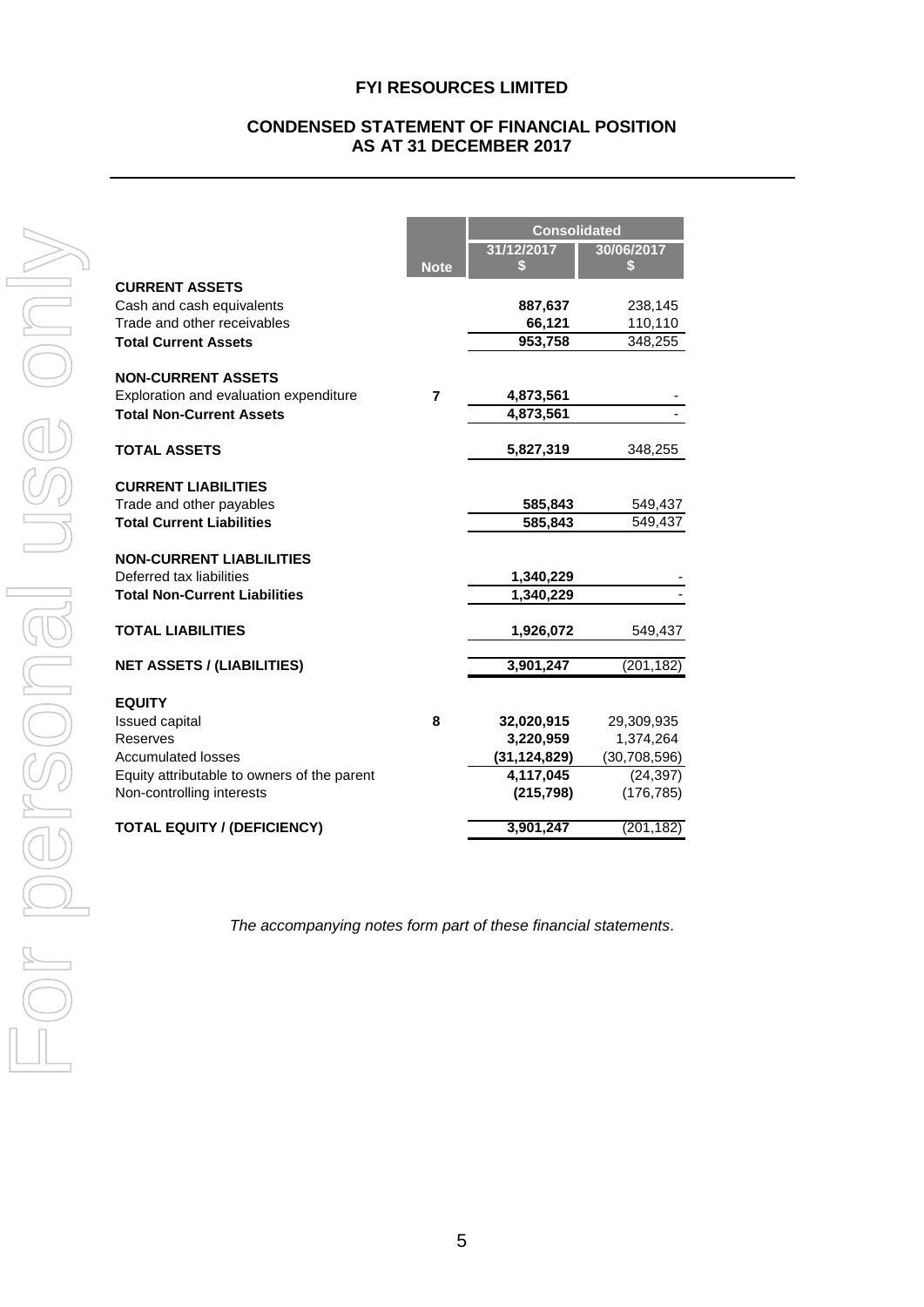# **CONDENSED STATEMENT OF CHANGES IN EQUITY FOR THE HALF-YEAR ENDED 31 DECEMBER 2017**

|                                                                 | <b>Consolidated</b> |                    |                 |                |                    |             |              |
|-----------------------------------------------------------------|---------------------|--------------------|-----------------|----------------|--------------------|-------------|--------------|
|                                                                 |                     |                    | Share-          |                | Foreign            |             |              |
|                                                                 |                     |                    | based           | <b>Option</b>  | <b>Currency</b>    | Non-        |              |
|                                                                 | <b>Issued</b>       | <b>Accumulated</b> | <b>Payments</b> | Premium        | <b>Translation</b> | controlling |              |
|                                                                 | <b>Capital</b>      | <b>Losses</b>      | <b>Reserve</b>  | <b>Reserve</b> | <b>Reserve</b>     | interests   | <b>Total</b> |
|                                                                 | \$                  |                    |                 |                |                    | \$          | \$           |
|                                                                 |                     |                    |                 |                |                    |             |              |
| Balance at 1 July 2016                                          | 29,141,935          | (29, 913, 800)     | 497,485         | 834,677        | 10,106             | (125, 893)  | 444,510      |
| Loss for the year                                               |                     | (540, 406)         |                 |                |                    | (32,901)    | (573, 307)   |
| Other comprehensive loss                                        |                     |                    |                 |                | 406                |             | 406          |
| Total comprehensive loss for the year                           |                     | (540, 406)         | ä,              |                | 406                | (32, 901)   | (572, 901)   |
| Equity transactions:<br>Shares issued net of transactions costs | 168,000             |                    |                 |                |                    |             | 168,000      |
| Share-based payments                                            |                     |                    | 34,816          |                |                    |             | 34,816       |
|                                                                 |                     |                    |                 |                |                    |             |              |
| Balance at 31 December 2016                                     | 29,309,935          | (30, 454, 206)     | 532,301         | 834,677        | 10,512             | (158, 794)  | 74,425       |
| Balance at 1 July 2017                                          | 29,309,935          | (30, 708, 596)     | 532,301         | 834,677        | 7,286              | (176, 785)  | (201, 182)   |
| Loss for the year                                               |                     | (416, 233)         |                 |                |                    | (39, 013)   | (455, 246)   |
| Other comprehensive loss                                        |                     |                    |                 |                | (1,737)            |             | (1,737)      |
| Total comprehensive loss for the year                           |                     | (416, 233)         | ä,              |                | (1,737)            | (39, 013)   | (456, 983)   |
| Equity transactions:<br>Shares issued net of transactions costs | 2,710,980           |                    |                 |                |                    |             | 2,710,980    |
| Share-based payments                                            |                     |                    | 1,848,432       |                |                    |             | 1,848,432    |
|                                                                 |                     |                    |                 |                |                    |             |              |
| Balance at 31 December 2017                                     | 32,020,915          | (31, 124, 829)     | 2,380,733       | 834,677        | 5,549              | (215, 798)  | 3,901,247    |
|                                                                 |                     |                    |                 |                |                    |             |              |
|                                                                 |                     |                    |                 |                |                    |             |              |
| The accompanying notes form part of these financial statements. |                     |                    |                 |                |                    |             |              |
|                                                                 |                     |                    |                 |                |                    |             |              |
|                                                                 |                     |                    |                 |                |                    |             |              |
|                                                                 |                     |                    |                 |                |                    |             |              |
|                                                                 |                     |                    |                 |                |                    |             |              |
|                                                                 |                     |                    |                 |                |                    |             |              |
|                                                                 |                     |                    |                 |                |                    |             |              |
|                                                                 |                     |                    |                 |                |                    |             |              |
|                                                                 |                     |                    |                 |                |                    |             |              |
|                                                                 |                     |                    |                 |                |                    |             |              |
|                                                                 |                     |                    |                 |                |                    |             |              |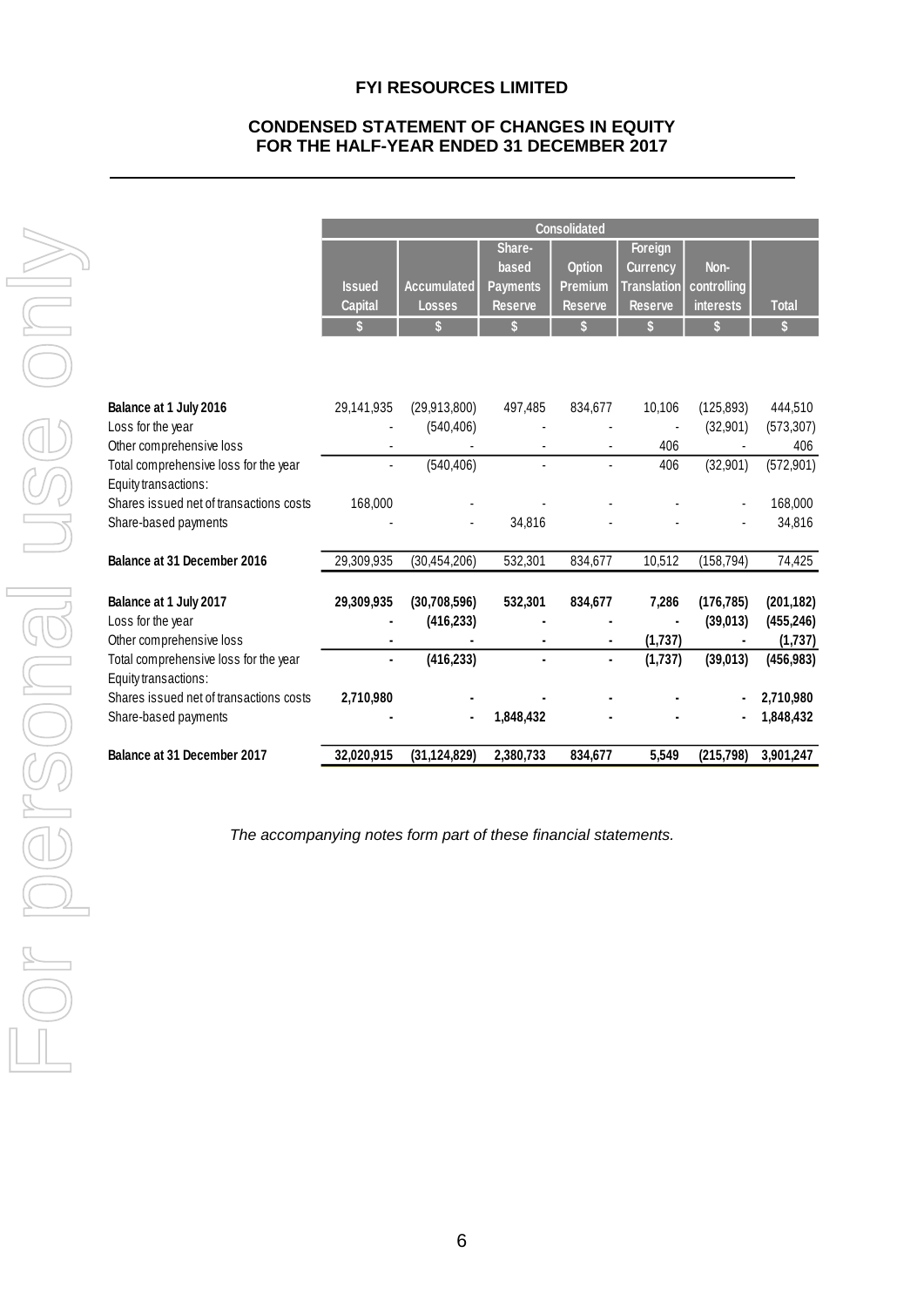# **CONDENSED STATEMENT OF CASH FLOWS FOR THE HALF-YEAR ENDED 31 DECEMBER 2017**

|                                                                                                                               | <b>Consolidated</b>                         |                                      |  |  |
|-------------------------------------------------------------------------------------------------------------------------------|---------------------------------------------|--------------------------------------|--|--|
|                                                                                                                               | <b>6 months</b><br>ended<br>31/12/2017<br>S | 6 months<br>ended<br>31/12/2016<br>S |  |  |
| Cash flows from operating activities                                                                                          |                                             |                                      |  |  |
| Payments to suppliers and employees<br>Payments for exploration and evaluation<br>Interest received<br>Other - R&D tax offset | (354, 364)<br>(52, 502)<br>1,385<br>50,099  | (116, 815)<br>(256, 131)<br>4,145    |  |  |
| Net cash outflow from operating activities                                                                                    | (355,382)                                   | (368,801)                            |  |  |
| Cash flows from financing activities<br>Proceeds from issue of shares<br>Share issue costs                                    | 1,050,000<br>(45, 126)                      |                                      |  |  |
| Net cash inflow from financing activities                                                                                     | 1,004,874                                   |                                      |  |  |
| Net increase/(decrease) in cash held<br>Cash at the beginning of the year                                                     | 649,492<br>238,145                          | (368, 801)<br>873,357                |  |  |
| Cash at the end of the year                                                                                                   | 887,637                                     | 504.556                              |  |  |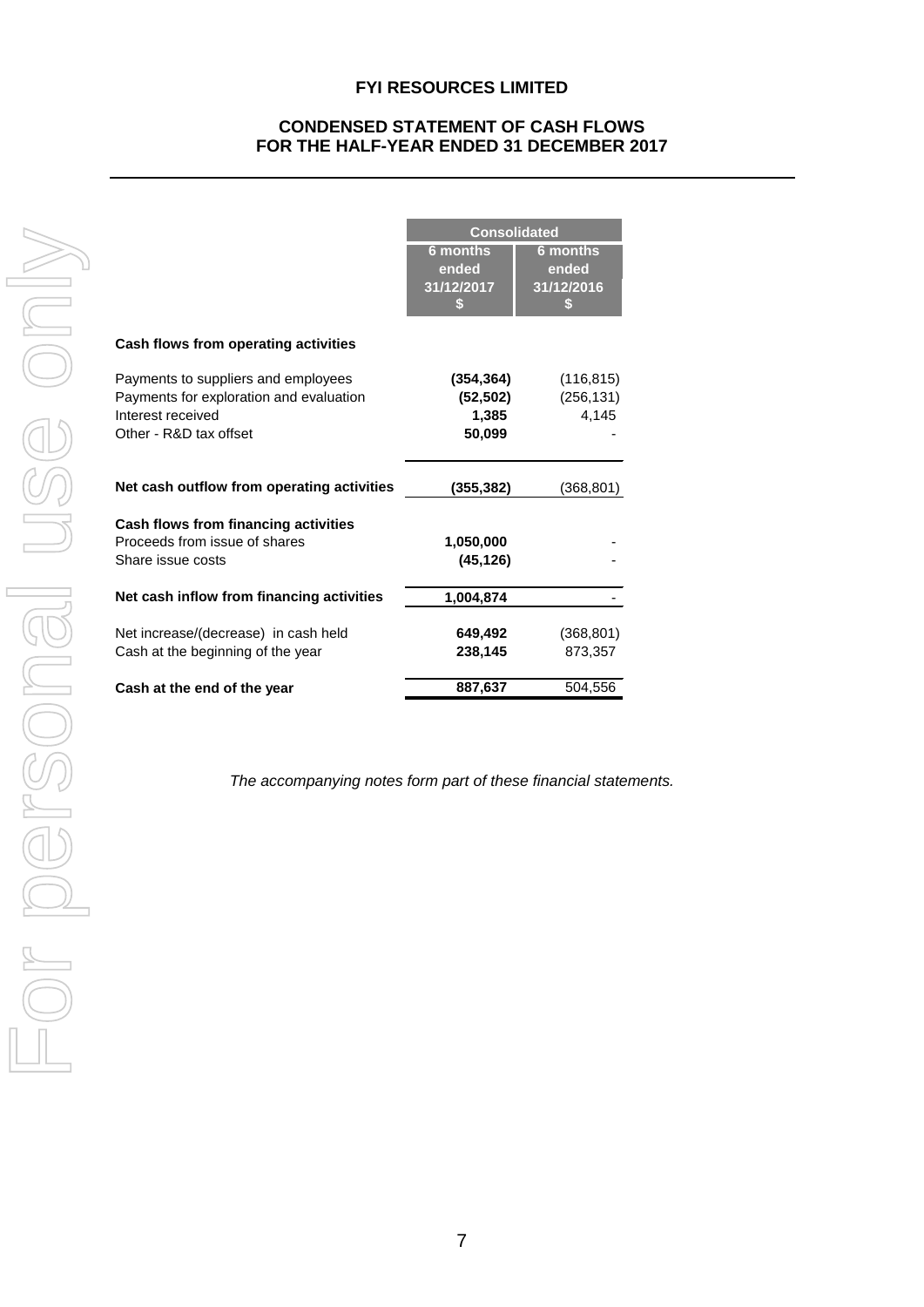## **1. Statement of Significant Accounting Policies**

#### **Statement of compliance**

These interim consolidated financial statements are general purpose financial statements prepared in accordance with the requirements of the Corporations Act 2001, Australian Accounting Standards including AASB 134: Interim Financial Reporting, Accounting Interpretations and other authoritative pronouncements of the Australian Accounting Standards Board (AASB). Compliance with AASB 134 ensures compliance with IAS 34 'Interim Financial Reporting'.

This condensed half-year report does not include full disclosures of the type normally included in an annual financial report. Therefore, it cannot be expected to provide as full an understanding of the financial performance, financial position and cash flows of the Group as in the full financial report.

It is recommended that this financial report be read in conjunction with the annual financial report for the year ended 30 June 2017 and any public announcements made by FYI Resources Ltd during the half-year in accordance with continuous disclosure requirements arising under the Corporations Act 2001 and the ASX Listing Rules.

## **Basis of preparation**

The interim report has been prepared on a historical cost basis except for investment property which has been measured at fair value. Cost is based on the fair value of the consideration given in exchange for assets. The Company is domiciled in Australia and all amounts are presented in Australian dollars.

For the purpose of preparing the interim report, the half-year has been treated as a discrete reporting period.

#### **Accounting policies and methods of computation**

The accounting policies and methods of computation adopted are consistent with those of the previous financial year and corresponding half-year reporting period. These accounting policies are consistent with Australian Accounting Standards and with International Financial Reporting Standards.

#### **Significant accounting judgements and key estimates**

The preparation of interim financial reports requires management to make judgements, estimates and assumptions that affect the application of accounting policies and the reported amounts of assets, liabilities, income and expense. Actual results may differ from these estimates.

In preparing this interim report, the significant judgements made by management in applying the Group's accounting policies and the key sources of estimation uncertainty were the same as those that applied to the financial report for the year ended 30 June 2017.

#### **Adoption of new and revised Accounting Standards**

In the half-year ended 31 December 2017, the Directors have reviewed all of the new and revised Standards and Interpretations issued by the AASB that are relevant to its operations and effective for annual reporting periods beginning on or after 1 July 2017.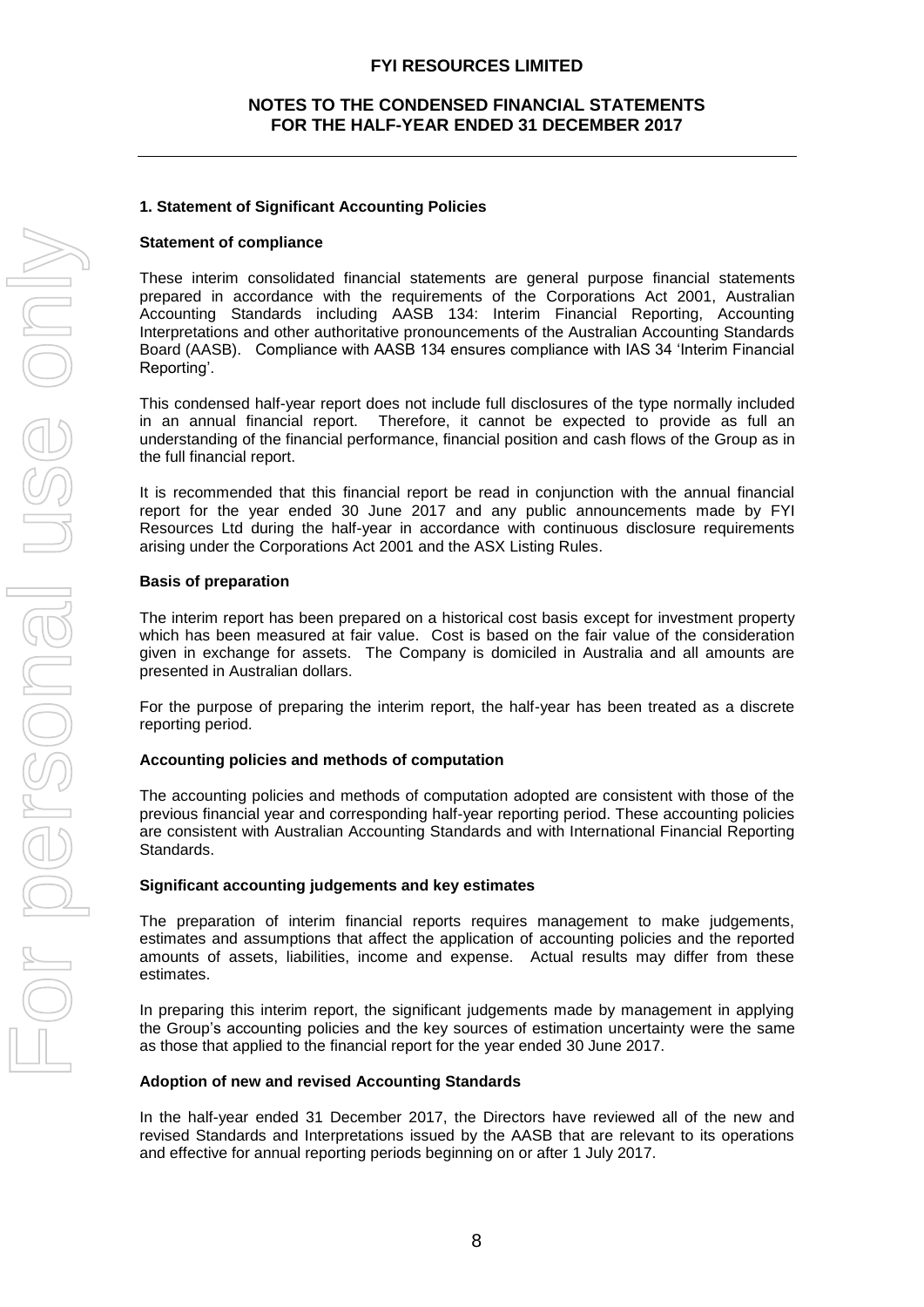#### **1. Statement of Significant Accounting Policies (continued)**

It has been determined by the Directors that there is no impact, material or otherwise, of the new and revised Standards and Interpretations on the Company and, therefore, no change necessary to Group accounting policies.

The Directors have reviewed all new Standards and Interpretations that have been issued but are not yet effective for the half-year ended 31 December 2017. As a result of this review the Directors have determined that there is no impact, material or otherwise, of the new and revised Standards and Interpretations on the Company and, therefore, no change necessary to Group accounting policies.

#### **2. Segment Reporting**

Operating segments are reported in a manner that is consistent with the internal reporting provided to the chief operating decision maker. The chief operating decision maker has been identified as the Board of FYI Resources Ltd.

The Group operates in two business and two geographical segments being high purity alumina exploration and evaluation in Australia and potash exploration and evaluation in Asia. The Company considers its business operations in mineral exploration to be its primary reporting function.

The following table presents revenue and profit information and certain asset and liability information regarding business segments for the half years ended 31 December 2017 and 31 December 2016.

|                                      |                        | <b>Continuing Operations</b> |                    |              |
|--------------------------------------|------------------------|------------------------------|--------------------|--------------|
|                                      | <b>High Purity</b>     |                              |                    |              |
|                                      | <b>Alumina</b>         |                              |                    |              |
|                                      | <b>Exploration and</b> | <b>Potash Exploration</b>    | <b>Unallocated</b> |              |
|                                      | <b>Evaluation</b>      | and Evaluation               | <b>Items</b>       | <b>Total</b> |
|                                      | <b>Australia</b>       | <b>Asia</b>                  |                    |              |
|                                      |                        |                              |                    |              |
| Half-year ended 31 December 2017     |                        |                              |                    |              |
| Segment net operating loss after tax | (94, 193)              | (88, 568)                    | (272, 485)         | (455, 246)   |
| Interest revenue                     |                        |                              | 1,385              | 1,385        |
| Income tax benefit/(expense)         |                        |                              |                    |              |
| <b>Segment assets</b>                | 4,873,661              | 6,536                        | 947,122            | 5,827,319    |
| <b>Segment liabilities</b>           | 1,441,458              | 48,182                       | 436,432            | 1,926,072    |
| Half-year ended 31 December 2016     |                        |                              |                    |              |
| Segment net operating loss after tax |                        | (326, 505)                   | (246, 802)         | (573, 307)   |
| Interest revenue                     |                        |                              | 4,351              | 4,351        |
| Income tax benefit/(expense)         |                        |                              |                    |              |
| <b>Segment assets</b>                |                        | 2,015                        | 346,240            | 348,255      |
| <b>Segment liabilities</b>           |                        | 40,115                       | 509,322            | 549,437      |
|                                      |                        |                              |                    |              |

#### **3. Dividends**

No dividends were paid or declared payable during or since the half-year.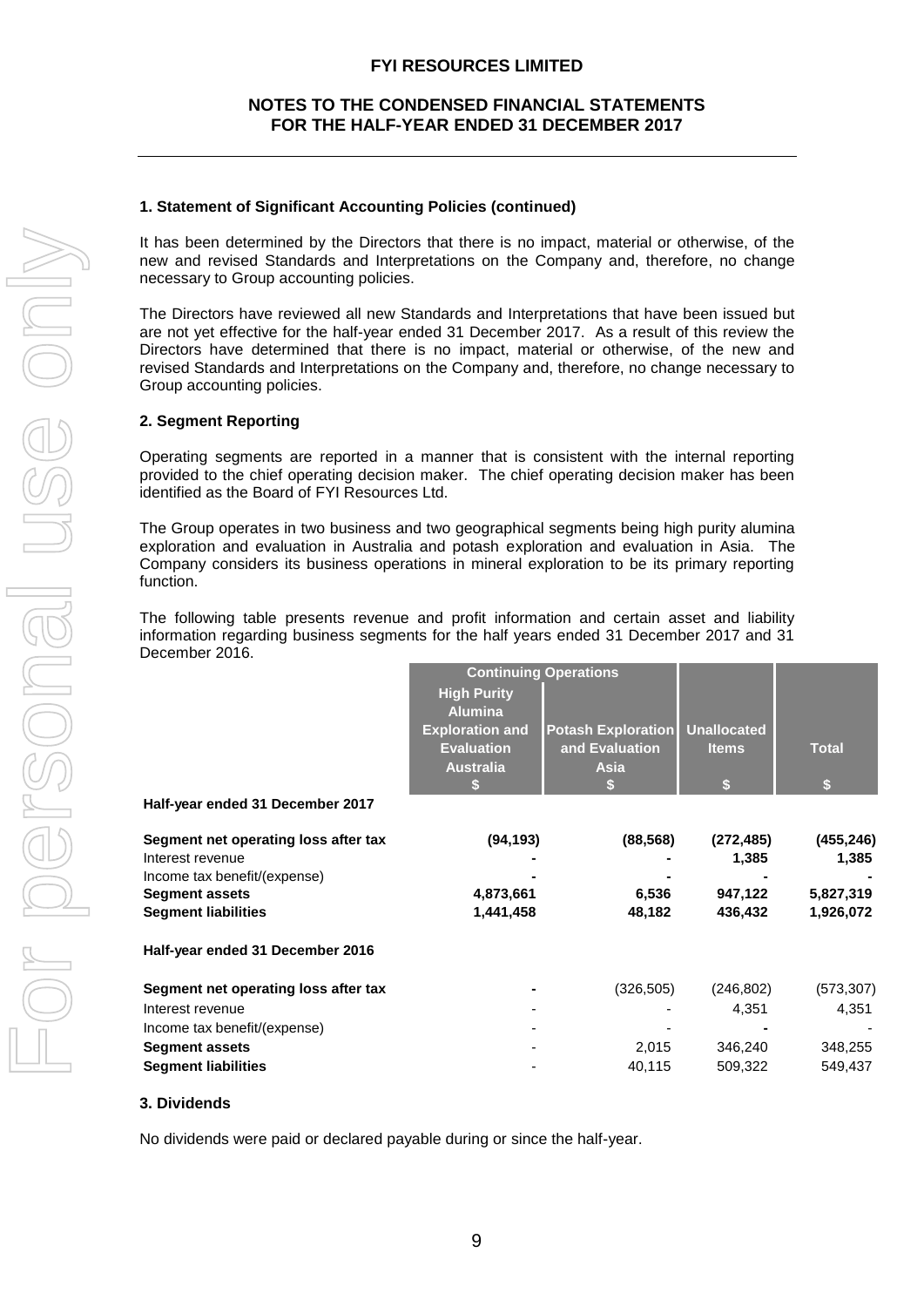## **NOTES TO THE CONDENSED FINANCIAL STATEMENTS FOR THE HALF-YEAR ENDED 31 DECEMBER 2017**

#### **4. Contingent Liabilities**

There has been no change in contingent liabilities of the Group since the last annual reporting date.

#### **5. Events Subsequent to Reporting Date**

On 19 February 2018, the company issued 714,286 shares at 7 cents raising \$50,000.

On 20 February 2018, the company issued 12,500,000 shares at 8.1 cents as tranche 2 of the consideration for the purchase of Kokardine Kaolin Pty Ltd.

On 20 February 2018, the company issued 420,000 shares at 12 cents to Capstone Capital Pty Ltd, an associate of Director Roland Hill in lieu of \$50,400 payable for outstanding fees.

On 22 February 2018, the company issued 11,475,519 shares at 8 cents raising \$918,042.

Other than this, there has not been any matter or circumstance not otherwise dealt with in the half-year report that has significantly affected or may significantly affect the Group.

#### **6. Financial Instruments**

The methods and valuation techniques used for the purpose of measuring fair value are unchanged compared to the previous reporting period.

The fair value of financial assets and liabilities at balance date, approximates their carrying amount.

#### **7. Exploration and evaluation expenditure**

|                                                           | <b>Consolidated</b> |            |
|-----------------------------------------------------------|---------------------|------------|
|                                                           | 31/12/2017<br>S     | 30/06/2017 |
| Balance at beginning of year<br>Acquisition consideration | 3,533,332           |            |
| Deferred tax liability                                    | 1,340,229           |            |
|                                                           | 4,873,561           |            |

On 26 September 2017, FYI Resources Ltd agreed to progress with the purchase of 100% of the shares in Kokardine Kaolin Pty Ltd, including its granted exploration tenements, rights, title and interests of the entity.

The consideration for the purchase is the issue of three tranches of shares:

- Tranche 1 is the issue of 21,428,571 shares, which occurred on 29 November 2017;
- Tranche 2 is the issue of 12,500,000 shares; and
- Tranche 3 is the issue of 10,000,000 shares.

The tranche 2 and 3 issues are contingent on project and share price milestones and shareholder approval of each tranche.

The fair value of share consideration is \$0.81 per share valued using the spot price of the Company, when the Company had rights to the asset.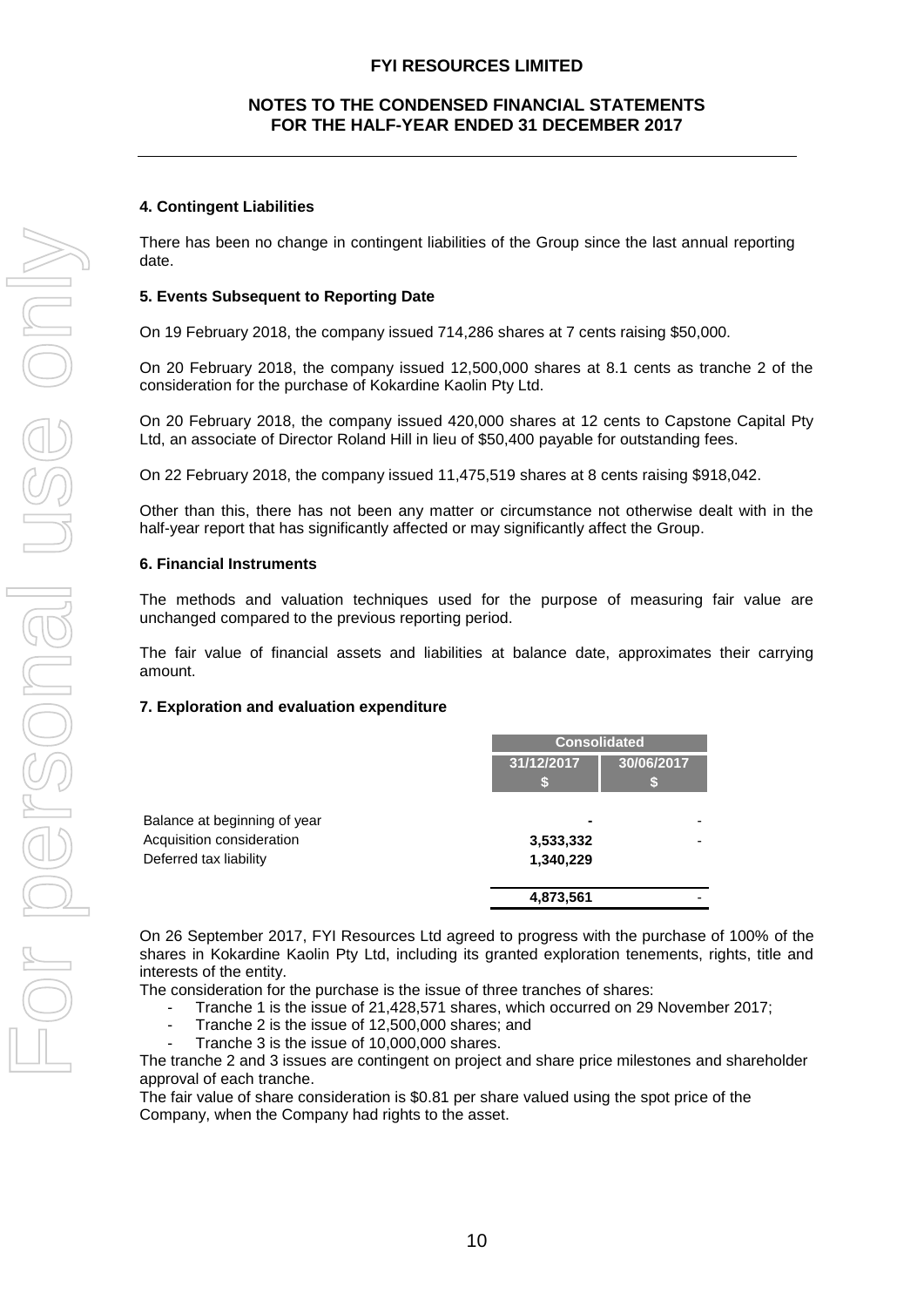#### **7. Exploration and evaluation expenditure (continued)**

The recoupment of costs carried forward in relation to areas of interest in the exploration and evaluations phases is dependent on the successful development and commercial exploitation or sale of the respective areas.

#### **8. Issued capital**

#### **(a) Ordinary shares**

Ordinary shares entitle the holder to participate in dividends and the proceeds on winding up of the Company in proportion to the number of and amounts paid on the shares. On a show of hands every holder of ordinary shares present at a meeting, in person or by proxy, is entitled to one vote, and upon a poll each share is entitled to one vote.

|                                                                       | <b>Consolidated</b> |                     |
|-----------------------------------------------------------------------|---------------------|---------------------|
|                                                                       | 31/12/2017          | 30/06/2017          |
| 133,601,115 (30 June 2017: 92,410,643) fully paid                     |                     |                     |
| ordinary shares                                                       | 32,020,915          | 29,309,935          |
|                                                                       |                     |                     |
|                                                                       |                     | <b>Consolidated</b> |
| (i) Ordinary shares - number                                          | 31/12/2017<br>No.   | 30/06/2017<br>No.   |
|                                                                       |                     |                     |
| Balance at beginning of year                                          | 92,410,643          | 88,610,643          |
| 1,800,000 shares issued at 5 cents per share on 23                    |                     |                     |
| December 2016 <sup>2</sup>                                            |                     | 1,800,000           |
| 2,000,000 shares issued at 3.9 cents per share on 23<br>December 2016 |                     | 2,000,000           |
| 13,333,330 shares issued at 4.5 cents per share on 17                 |                     |                     |
| November 2017                                                         | 13,333,330          |                     |
| 21,428,571 shares issued at no consideration on 29                    |                     |                     |
| November 2017 <sup>1</sup>                                            | 21,428,571          |                     |
| 6,428,571 shares issued at 7 cents per share on 12                    |                     |                     |
| December 2017                                                         | 6,428,571           |                     |
| <b>Balance at end of period</b>                                       | 133,601,115         | 92,410,643          |

 $1$  Issued as the first tranche consideration for the purchase of Kokardine Pty Ltd as approved by shareholders on 29 November 2017. Tranche 2 and 3 to be issued to the vendors on meeting further key operational and performance objectives and shareholder

 $2$  Issued to settle amounts owed to the Managing Director as approved by shareholders on 28 November 2016.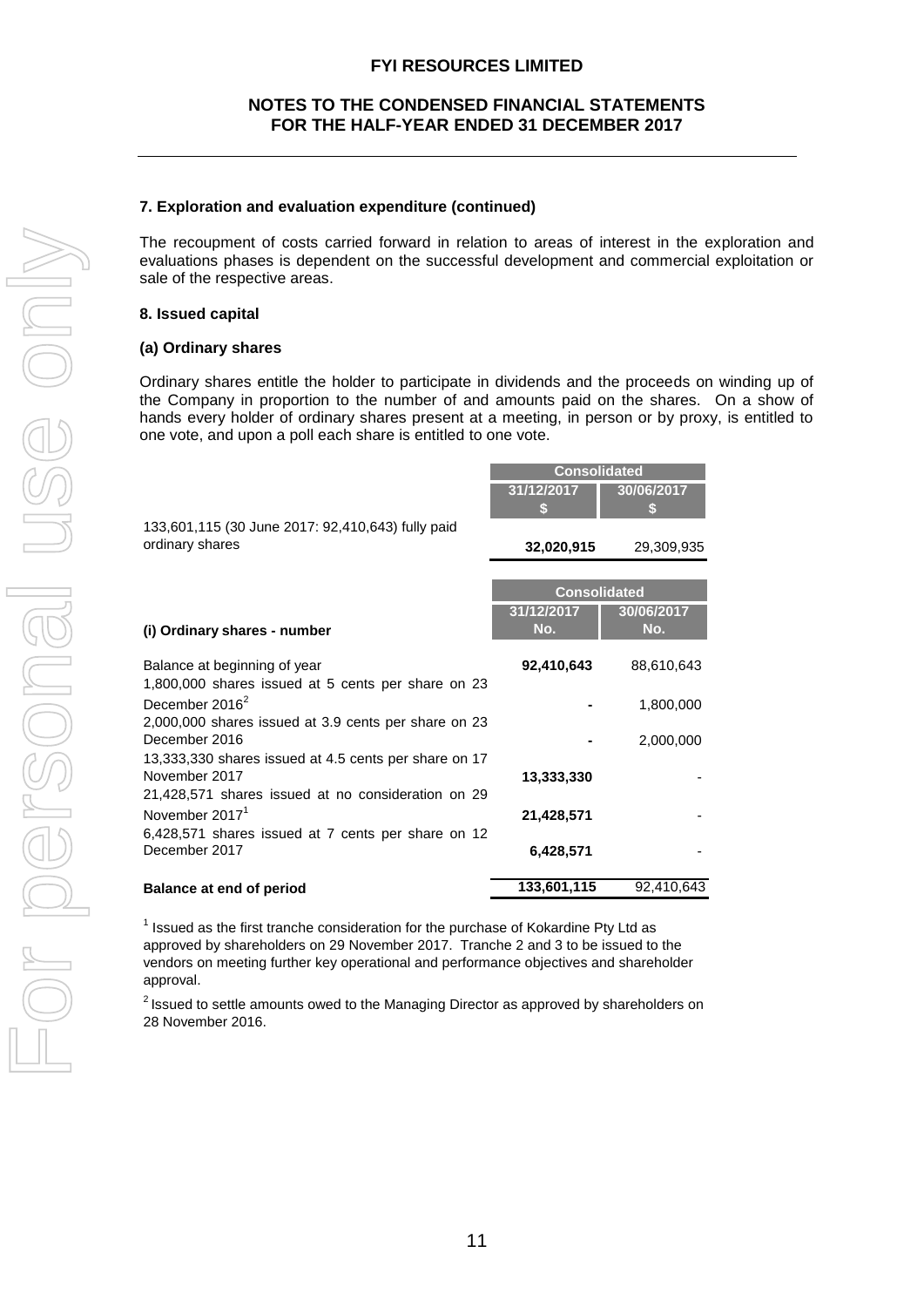## **8. Issued capital (continued)**

|                                                                                                                                                                                                          |                            |                                |                                 | <b>Consolidated</b>      |                   |                        |                                  |
|----------------------------------------------------------------------------------------------------------------------------------------------------------------------------------------------------------|----------------------------|--------------------------------|---------------------------------|--------------------------|-------------------|------------------------|----------------------------------|
| (ii) Ordinary shares - value                                                                                                                                                                             |                            |                                | 31/12/2017                      |                          | 30/06/2017        |                        |                                  |
| Balance at beginning of year                                                                                                                                                                             |                            |                                | 29,309,935                      |                          |                   | 29,141,935             |                                  |
| 1,800,000 shares issued at 5 cents per share on 23                                                                                                                                                       |                            |                                |                                 |                          |                   |                        |                                  |
| December 2016                                                                                                                                                                                            |                            |                                |                                 |                          |                   | 90,000                 |                                  |
| 2,000,000 shares issued at 3.9 cents per share on 23<br>December 2016                                                                                                                                    |                            |                                |                                 |                          |                   | 78,000                 |                                  |
| 13,333,330 shares issued at 4.5 cents per share on 17                                                                                                                                                    |                            |                                |                                 |                          |                   |                        |                                  |
| November 2017                                                                                                                                                                                            |                            |                                |                                 | 600,000                  |                   |                        |                                  |
| 21,428,571 shares issued at no consideration on 29<br>November 2017                                                                                                                                      |                            |                                |                                 | 1,735,714                |                   |                        |                                  |
| 6,428,571 shares issued at 7 cents per share on 12                                                                                                                                                       |                            |                                |                                 |                          |                   |                        |                                  |
| December 2017                                                                                                                                                                                            |                            |                                |                                 | 450,000                  |                   |                        |                                  |
| Costs of shares issued                                                                                                                                                                                   |                            |                                |                                 | (74, 734)                |                   |                        |                                  |
| <b>Balance at end of period</b>                                                                                                                                                                          |                            |                                |                                 | 32,020,915               |                   | 29,309,935             |                                  |
| (b) Options                                                                                                                                                                                              |                            |                                |                                 |                          |                   |                        |                                  |
| As at 31 December 2017 the Company had the following options on issue over ordinary shares:                                                                                                              |                            |                                |                                 |                          |                   |                        |                                  |
|                                                                                                                                                                                                          |                            |                                |                                 | <b>Consolidated</b>      |                   |                        |                                  |
|                                                                                                                                                                                                          |                            |                                | 31/12/2017<br>No.               |                          | 30/06/2017<br>No. |                        |                                  |
| <b>Options - number</b>                                                                                                                                                                                  |                            |                                |                                 |                          |                   |                        |                                  |
| Balance at beginning of year                                                                                                                                                                             |                            |                                |                                 | 2,250,000                |                   | 2,250,000              |                                  |
| Expiry of options 22 September 2016                                                                                                                                                                      |                            |                                |                                 |                          |                   | (2,250,000)            |                                  |
| Issue of options 23 December 2016                                                                                                                                                                        |                            |                                |                                 |                          |                   | 2,250,000              |                                  |
| Issue of options 17 November 2017<br>Issue of options 17 November 2017                                                                                                                                   |                            |                                |                                 | 6,666,668<br>2,000,000   |                   |                        |                                  |
|                                                                                                                                                                                                          |                            |                                |                                 |                          |                   |                        |                                  |
| <b>Balance at end of period</b>                                                                                                                                                                          |                            |                                | 10,916,668                      |                          |                   | 2,250,000              |                                  |
| The following share-based payment arrangements were entered into during the half-year.                                                                                                                   |                            |                                |                                 |                          |                   |                        |                                  |
|                                                                                                                                                                                                          |                            |                                |                                 |                          |                   |                        |                                  |
|                                                                                                                                                                                                          |                            |                                |                                 |                          |                   |                        |                                  |
|                                                                                                                                                                                                          |                            |                                |                                 | <b>Exercise</b>          |                   | Fair value at          |                                  |
| 31/12/2017<br><b>Consultant Options</b>                                                                                                                                                                  | <b>Number</b><br>2,000,000 | <b>Grant date</b><br>17-Nov-17 | <b>Expiry date</b><br>31-Jan-19 | <b>Price</b><br>\$0.1000 |                   | grant date<br>\$0.0130 | <b>Vesting date</b><br>17-Nov-17 |
|                                                                                                                                                                                                          |                            |                                |                                 |                          | <b>Exercise</b>   | Fair value at          |                                  |
| 30/06/2017                                                                                                                                                                                               | <b>Number</b>              | <b>Grant date</b>              | <b>Expiry date</b>              |                          | <b>Price</b>      | grant date             | <b>Vesting date</b>              |
| <b>Director Options</b>                                                                                                                                                                                  | 2,250,000                  | 28-Nov-16                      | 29-Nov-18                       | \$0.0880                 |                   | \$0.0155               | 28-Nov-16                        |
| The fair value of the equity-settled share options granted is estimated as at the date of grant using<br>the Black and Scholes model taking into account the terms and conditions upon which the options |                            |                                |                                 |                          |                   |                        |                                  |

## **(b) Options**

|                                     | <b>Consolidated</b> |             |  |  |
|-------------------------------------|---------------------|-------------|--|--|
|                                     | 31/12/2017          | 30/06/2017  |  |  |
| <b>Options - number</b>             | No.                 | No.         |  |  |
| Balance at beginning of year        | 2,250,000           | 2,250,000   |  |  |
| Expiry of options 22 September 2016 |                     | (2,250,000) |  |  |
| Issue of options 23 December 2016   | -                   | 2,250,000   |  |  |
| Issue of options 17 November 2017   | 6,666,668           |             |  |  |
| Issue of options 17 November 2017   | 2,000,000           |             |  |  |
| <b>Balance at end of period</b>     | 10,916,668          | 2,250,000   |  |  |

| 31/12/2017                | <b>Number</b> | <b>Grant date</b> | <b>Expiry date</b> | <b>Exercise</b><br><b>Price</b> | Fair value at<br>grant date | <b>Vesting date</b> |
|---------------------------|---------------|-------------------|--------------------|---------------------------------|-----------------------------|---------------------|
| <b>Consultant Options</b> | 2,000,000     | 17-Nov-17         | $31 - Jan-19$      | \$0.1000                        | \$0.0130                    | 17-Nov-17           |
|                           |               |                   |                    | <b>Exercise</b>                 | Fair value at               |                     |
| 30/06/2017                | <b>Number</b> | <b>Grant date</b> | <b>Expiry date</b> | <b>Price</b>                    | grant date                  | <b>Vesting date</b> |
| <b>Director Options</b>   | 2,250,000     | 28-Nov-16         | 29-Nov-18          | \$0.0880                        | \$0.0155                    | 28-Nov-16           |

The fair value of the equity-settled share options granted is estimated as at the date of grant using the Black and Scholes model taking into account the terms and conditions upon which the options were granted.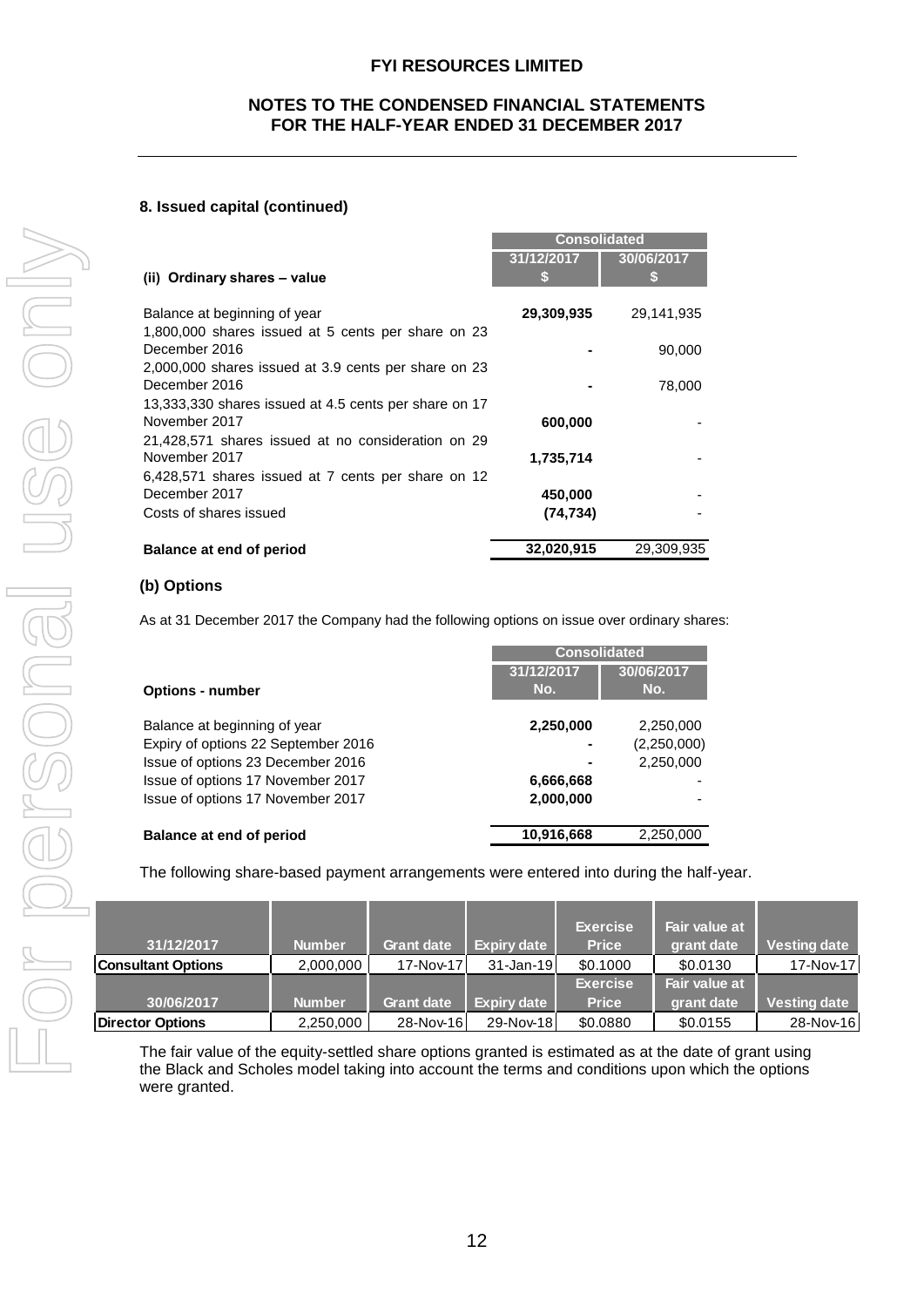## **8. Issued capital (continued)**

#### **Consultant Options**

|                 |                   | Risk-free       |             |              | <b>IGrant date</b> |  |  |  |
|-----------------|-------------------|-----------------|-------------|--------------|--------------------|--|--|--|
| <b>Dividend</b> | Expected          | <b>interest</b> | Option life | Exercise     | share              |  |  |  |
| vield           | <b>Volatility</b> | rate            | (vears)     | <b>price</b> | <b>price</b>       |  |  |  |
| 0%              | 116%              | 1.79%           | 1.21        | \$0.100      | \$0,050            |  |  |  |

## **9. Related Party Disclosure**

The consolidated financial statements include the financial statements of FYI Resources Ltd and the subsidiaries listed in the following table.

|                                    |                                    | <b>Percentage Owned</b> |                             |
|------------------------------------|------------------------------------|-------------------------|-----------------------------|
| <b>Controlled entities</b>         | <b>Country of</b><br>incorporation | 31/12/2017<br>℅         | 30/06/2017<br>$\frac{9}{6}$ |
| Parent Entity:                     |                                    |                         |                             |
| <b>FYI Resources Ltd</b>           | Australia                          |                         |                             |
| Subsidiaries of FYI Resources Ltd: |                                    |                         |                             |
| Kokardine Kaolin Pty Ltd           | Australia                          | 100                     | -                           |
| FYI Thailand Pty Ltd               | Australia                          | 100                     | 100                         |
| which owns                         |                                    |                         |                             |
| West Mekong Minerals Ltd           | Thailand                           | 49                      | 49                          |
| East Siam Minerals Ltd             | Thailand                           | 49                      | 49                          |

The Company finances the operations of FYI Thailand Pty Ltd and thus this company has unsecured borrowings from the Company that are interest free and at call. The ability of this controlled entity to repay debts due to the company (and other parties) will be dependent on the commercialisation of the prospecting licences owned by the subsidiary.

FYI Thailand Pty Ltd possesses 82.8% of the voting rights for both West Mekong Minerals Ltd and East Siam Minerals Ltd.

Balances and transactions between the Company and its subsidiaries, which are related parties of the Company, have been eliminated on consolidation and not disclosed in this note.

Arrangements with Directors continue to be in place. For details on these arrangements, refer to the 30 June 2017 annual financial report.

#### **10. Loss per share**

|                                                                                                                  | <b>Consolidated</b>                          |                                                     |  |
|------------------------------------------------------------------------------------------------------------------|----------------------------------------------|-----------------------------------------------------|--|
|                                                                                                                  | 6 months ended<br>31/12/2017<br><b>Cents</b> | <b>6 months ended</b><br>31/12/2016<br><b>Cents</b> |  |
| Basic loss per share                                                                                             | (0.42)                                       | (0.61)                                              |  |
| Loss used in the calculation of basic EPS                                                                        | (416, 233)                                   | (540,406)                                           |  |
| Weighted average number of shares outstanding<br>during the year used in calculations of basic loss per<br>share | 99,229,534                                   | 88.776.763                                          |  |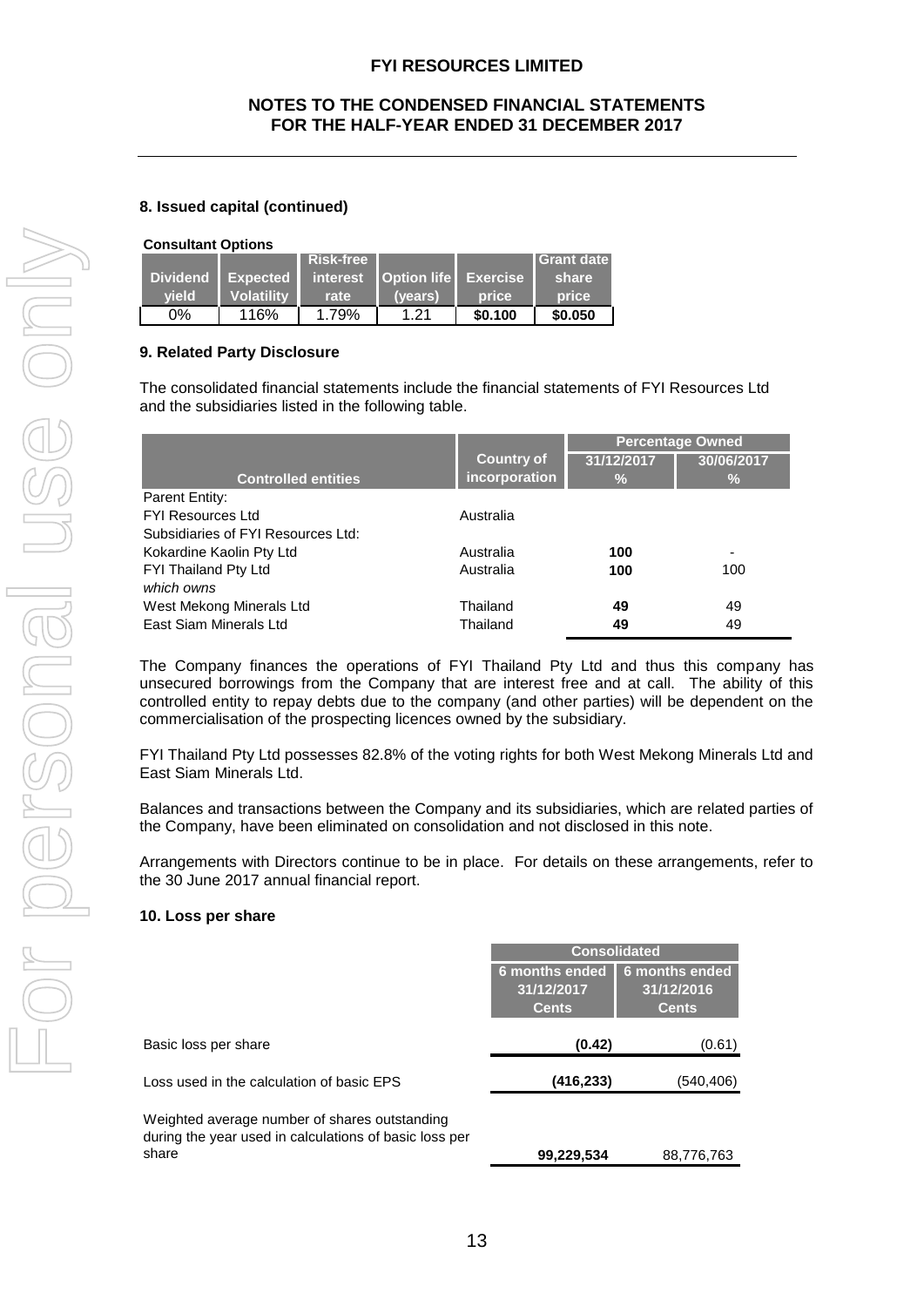# **DIRECTORS' DECLARATION**

In the opinion of the Directors of FYI Resources Limited ("Company"):

1. The attached financial statements and notes are in accordance with the Corporations Act 2001, including:

(a) complying with Accounting Standards, Corporations Regulations 2001 and other mandatory professional reporting requirements; and

(b) giving a true and fair view of the Group's financial position as at 31 December 2017 and of its performance for the half-year then ended; and

2. There are reasonable grounds to believe that the Company will be able to pay its debts as and when they become due and payable.

This declaration is signed made in accordance with a resolution of the Board of Directors made pursuant to s303(5) of the Corporations Act 2001.

**Roland Hill Director**

Perth, 14 March 2018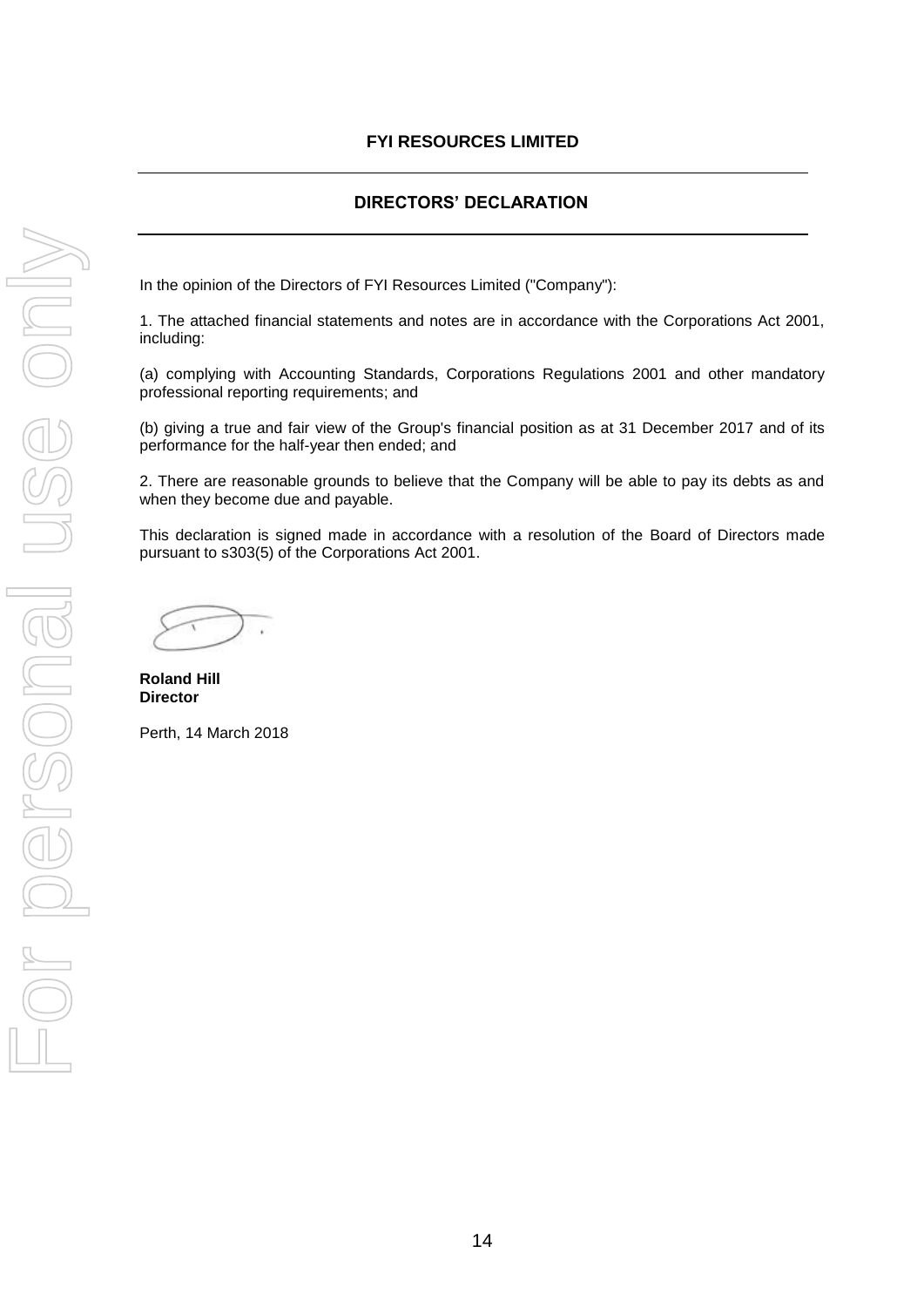

Accountants | Business and Financial Advisers

## **AUDITOR'S INDEPENDENCE DECLARATION**

As lead auditor for the review of the consolidated financial report of FYI Resources Limited for the halfyear ended 31 December 2017, I declare that to the best of my knowledge and belief, there have been no contraventions of:

- a) the auditor independence requirements of the *Corporations Act 2001* in relation to the review; and
- b) any applicable code of professional conduct in relation to the review.

**Perth, Western Australia 14 March 2018**

Suckley

**D I Buckley Partner**

**HLB Mann Judd (WA Partnership) ABN 22 193 232 714**

Level 4 130 Stirling Street Perth WA 6000 | PO Box 8124 Perth BC WA 6849 | Telephone +61 (08) 9227 7500 | Fax +61 (08) 9227 7533 Email: mailbox@hlbwa.com.au | Website: www.hlb.com.au Liability limited by a scheme approved under Professional Standards Legislation

HLB Mann Judd (WA Partnership) is a member of **HLB** International, a world-wide organisation of accounting firms and business advisers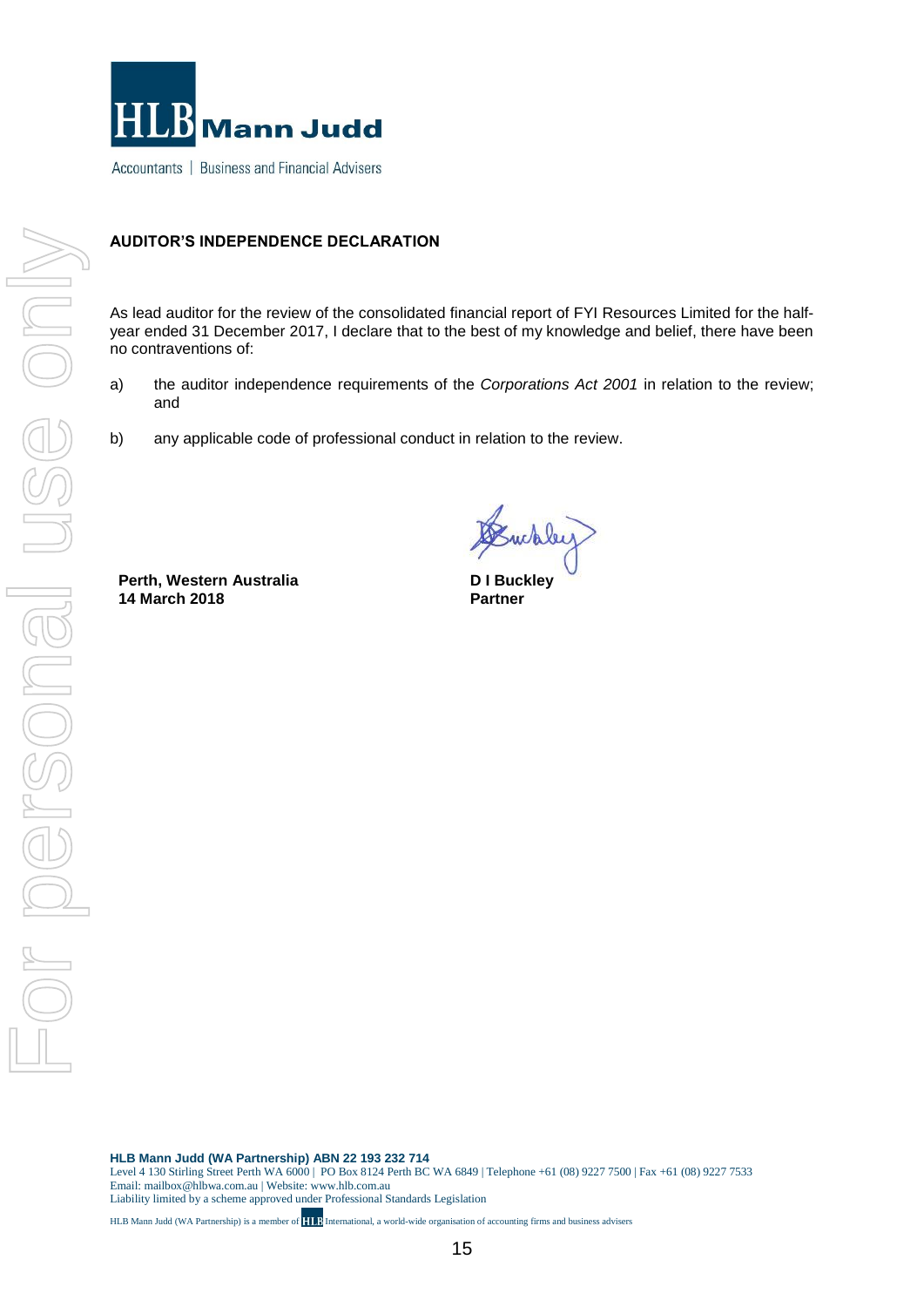

Accountants | Business and Financial Advisers

## **INDEPENDENT AUDITOR'S REVIEW REPORT**

To the members of FYI Resources Limited

## **Report on the Condensed Half-Year Financial Report**

#### *Conclusion*

We have reviewed the accompanying interim financial report of FYI Resources Limited ("the company") which comprises the condensed statement of financial position as at 31 December 2017, the condensed statement of comprehensive income, the condensed consolidated statement of changes in equity and the condensed consolidated statement of cash flows for the half-year ended on that date, notes comprising a summary of significant accounting policies and other explanatory notes, and the directors' declaration, for the consolidated entity comprising the company and the entities it controlled at the half-year end or from time to time during the half-year.

Based on our review, which is not an audit, we have not become aware of any matter that makes us believe that the half-year financial report of FYI Resources Limited is not in accordance with the *Corporations Act 2001* including:

- (a) giving a true and fair view of the consolidated entity's financial position as at 31 December 2017 and of its performance for the half-year ended on that date; and
- (b) complying with Accounting Standard AASB 134 *Interim Financial Reporting* and the *Corporations Regulations 2001*.

#### *Directors' responsibility for the half-year financial report*

The directors of the company are responsible for the preparation of the interim financial report that gives a true and fair view in accordance with Australian Accounting Standards and the *Corporations Act 2001* and for such internal control as the directors determine is necessary to enable the preparation of the half-year financial report that gives a true and fair view and is free from material misstatement, whether due to fraud or error.

#### *Auditor's responsibility*

Our responsibility is to express a conclusion on the interim financial report based on our review. We conducted our review in accordance with Auditing Standard on Review Engagements ASRE 2410 *Review of a Financial Report Performed by the Independent Auditor of the Entity* in order to state whether, on the basis of the procedures described, we have become aware of any matter that makes us believe that the interim financial report is not in accordance with the *Corporations Act 2001*  including: giving a true and fair view of the consolidated entity's financial position as at 31 December 2017 and its performance for the half-year ended on that date; and complying with Accounting Standard AASB 134 *Interim Financial Reporting* and the *Corporations Regulations 2001*. As the auditor of the company, ASRE 2410 requires that we comply with the ethical requirements relevant to the audit of the annual financial report.

**HLB Mann Judd (WA Partnership) ABN 22 193 232 714**

Level 4 130 Stirling Street Perth WA 6000 | PO Box 8124 Perth BC WA 6849 | Telephone +61 (08) 9227 7500 | Fax +61 (08) 9227 7533 Email: mailbox@hlbwa.com.au | Website: www.hlb.com.au Liability limited by a scheme approved under Professional Standards Legislation

HLB Mann Judd (WA Partnership) is a member of **HLB** International, a world-wide organisation of accounting firms and business advisers